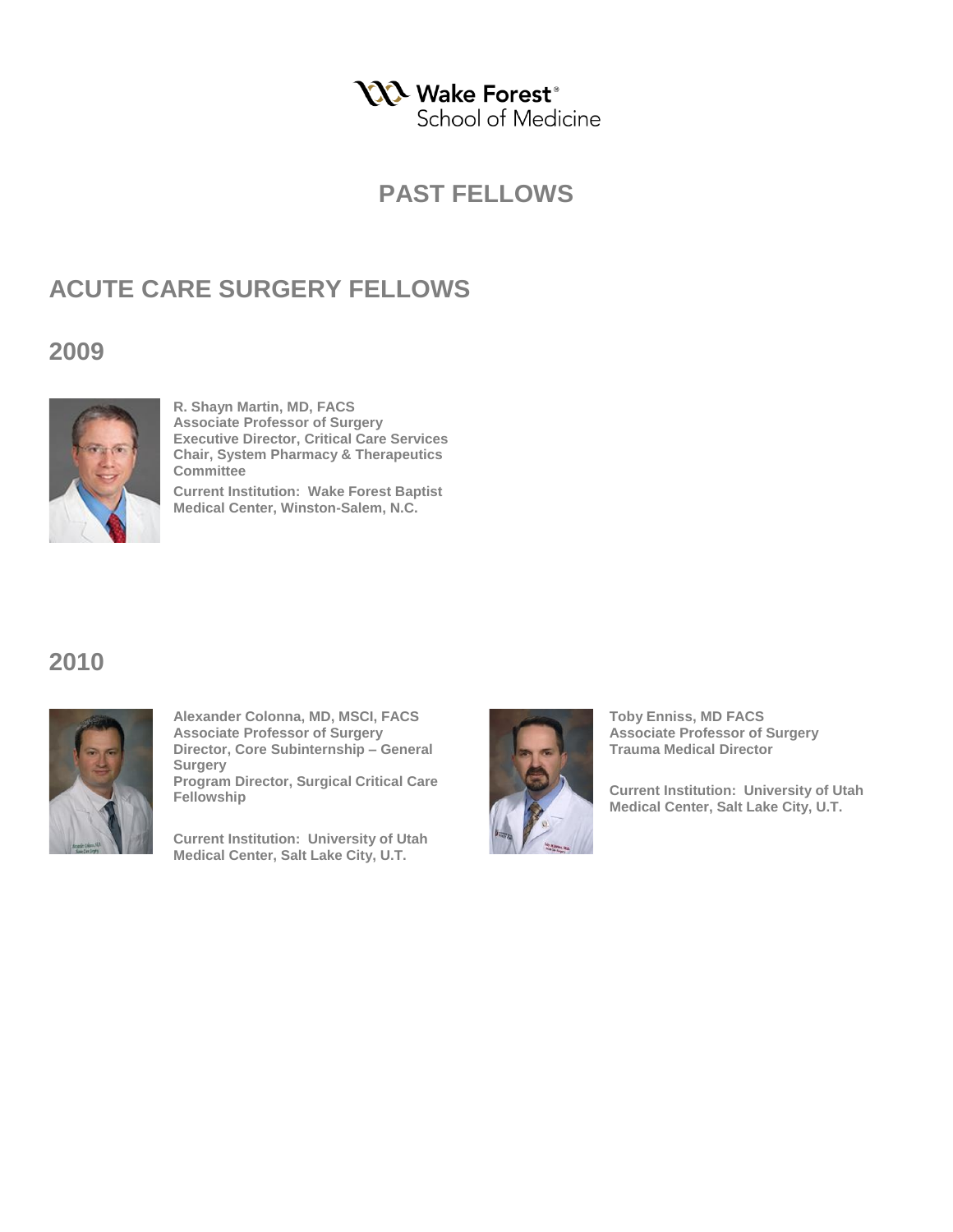# **2011 2012**



**Lynn Gries, MD FACS Assistant Professor of Surgery Current Institution: University of Arizona, Tucson, A.Z.** 





**Joseph Stirparo, MD FACS Director, Trauma Performance Improvement Co-Director, Geriatric Trauma Director, Trauma Translational Unit Current Institution: Lehigh Valley Medical Center, Allentown, P.A.** 

# **2013**



**Jason Farrah, MD FACS Acute Care Surgeon Current Institution: Grand Strand Regional Medical Center, Myrtle Beach, S.C.** 

# **2014**



**Melissa Barney, MD Acute Care Surgeon Current Institution: Legacy Emanuel, Portland, O.R.** 



**Jessica Gross, MD FACS Assistant Professor of Surgery Medical Director, 9 Reynolds and Surgical ICU**

**Current Institution: Wake Forest Baptist Medical Center, Winston-Salem, N.C.**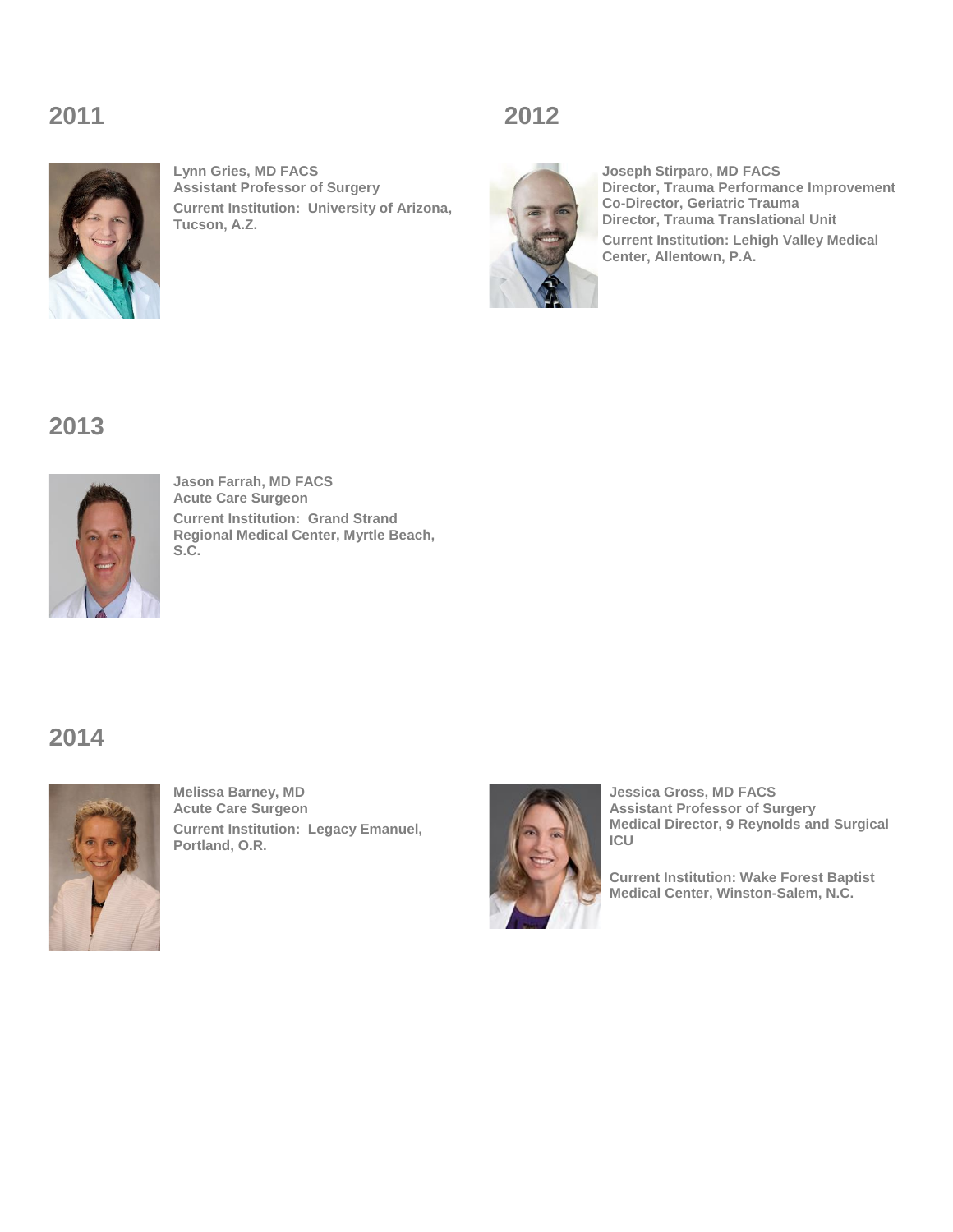# **2015**



**Joseph Lopez, MD Director, Trauma Research Current Institution: Geisinger Wyoming Valley, Mountain Top, P.A.** 



**Jade Nunez, MD FACS Assistant Clinical Professor of Surgery**

**Current Institution: University of Utah Medical Center, Salt Lake City, U.T.** 

# **2016**



**Bruce Chung, MD FACS Assistant Clinical Professor Associate Trauma Medical Director Current Institution: Maine Medical Center, Portland, M.E.** 



**Andrea Long, MD FACS Assistant Professor**

**Current Institution: University of California – Fresno, Fresno, C.A.** 

#### **2017**



**Martin Avery, MD Assistant Professor of Surgery Current Institution: Wake Forest Baptist Medical Center, Winston-Salem, N.C.** 



**Ashleigh Fontenot, MD Acute Care Surgeon**

**Current Institution: Samaritian Health Services, Corvallis, O.R.**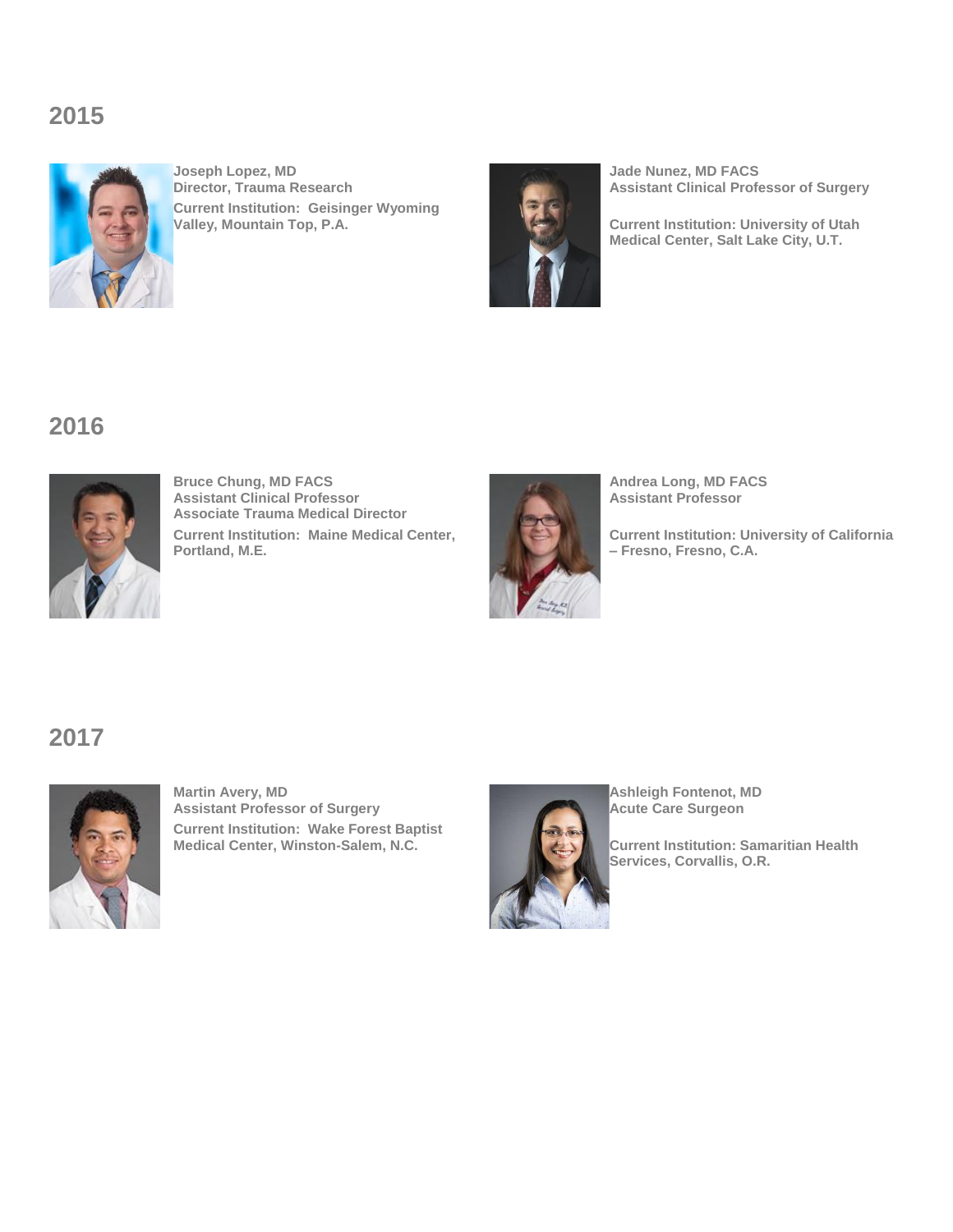# **2018**



**Ram Anantha, MD Current Institution: Royal Alexandra Hospital, Edmonton, Alberta, Canada**



**Jordan Lilienstein, MD Assistant Clinical Professor**

**Current Institution: University of California – Fresno, Fresno, C.A.** 

# **2019**



**Caleb Butts, MD Assistant Professor Current Institution: University of South Alabama, Mobile, A.L.**



**Erika Call, MD Acute Care Surgery** 

**Current Institution: Novant Health, Winston-Salem, N.C.** 

# **SURGICAL CRITICAL CARE FELLOWS**



**Stacy Dougherty, MD FACS Acute Care Surgeon Current Institution: Atlanta Medical Center, Atlanta, G.A.** 





**Cynthia Lauer, MD FACS Acute Care Surgeon Current Institution: Atrium Health, Charlotte, N.C.**

**2014**